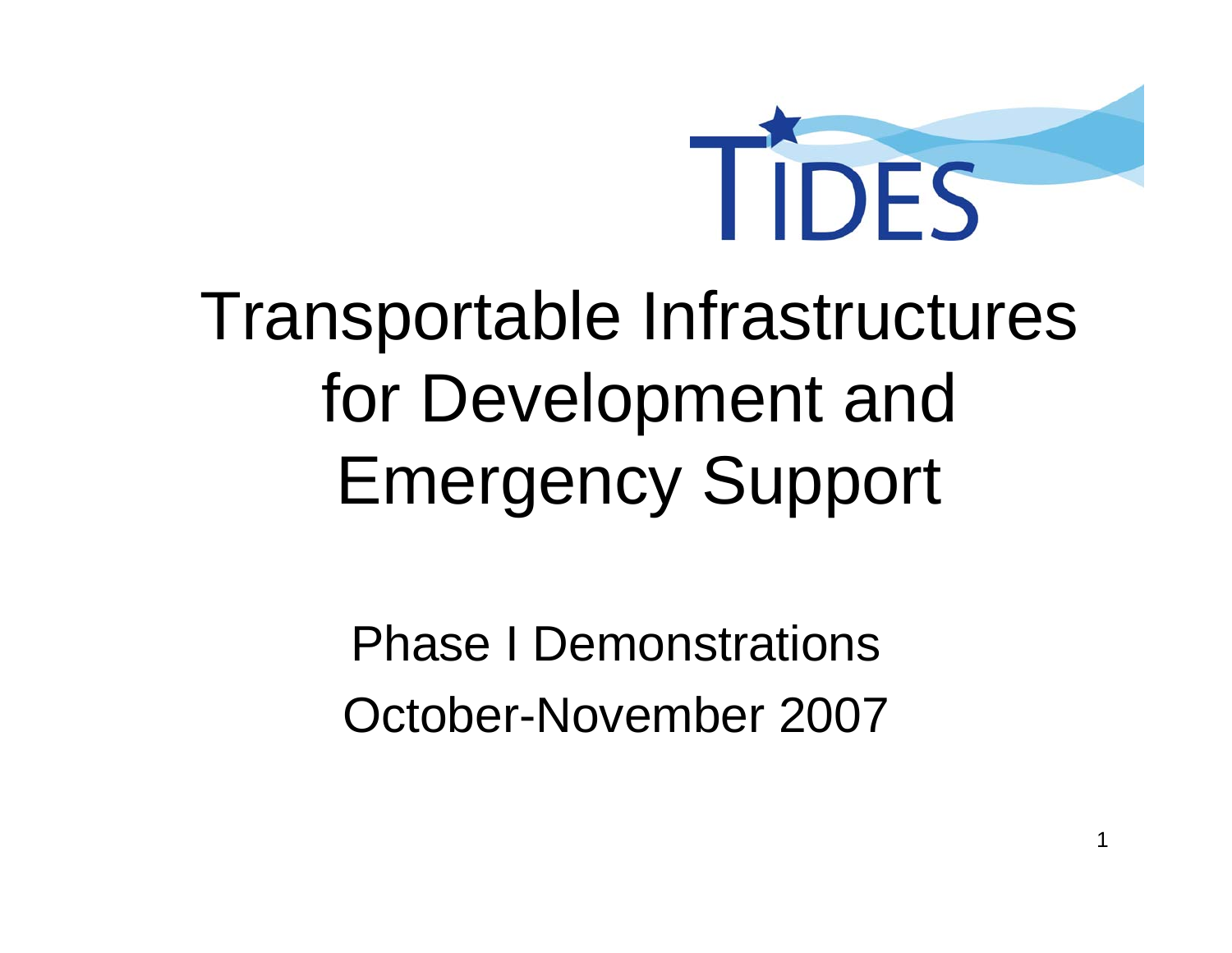### What is TIDES?

•**A voluntary, information sharing research project**

•**To encourage development of Communities of Interest about people in stressed environments:**

•**Stabilization & Reconstruction (SSTR)**

•**Humanitarian Assistance, Disaster Relief (HADR)**

•**Building Partnership Capacity (BPC)**

•**Domestic & foreign, short & long term, military involved, or not**

•**DoD usually not in lead—FEMA domestically, State/USAID abroad**

•**Not trying to solve all problems. Focused on 7 infrastructures**

•**Shelter, Water, Power, Integrated Cooking, Heating/Lighting/Cooling, Sanitation, ICT**

•**Low cost & transitional, vice integrated, deployable, expensive**

•**Goal is to build broadest possible inclusion**

•**Participation doesn't imply endorsement by USG**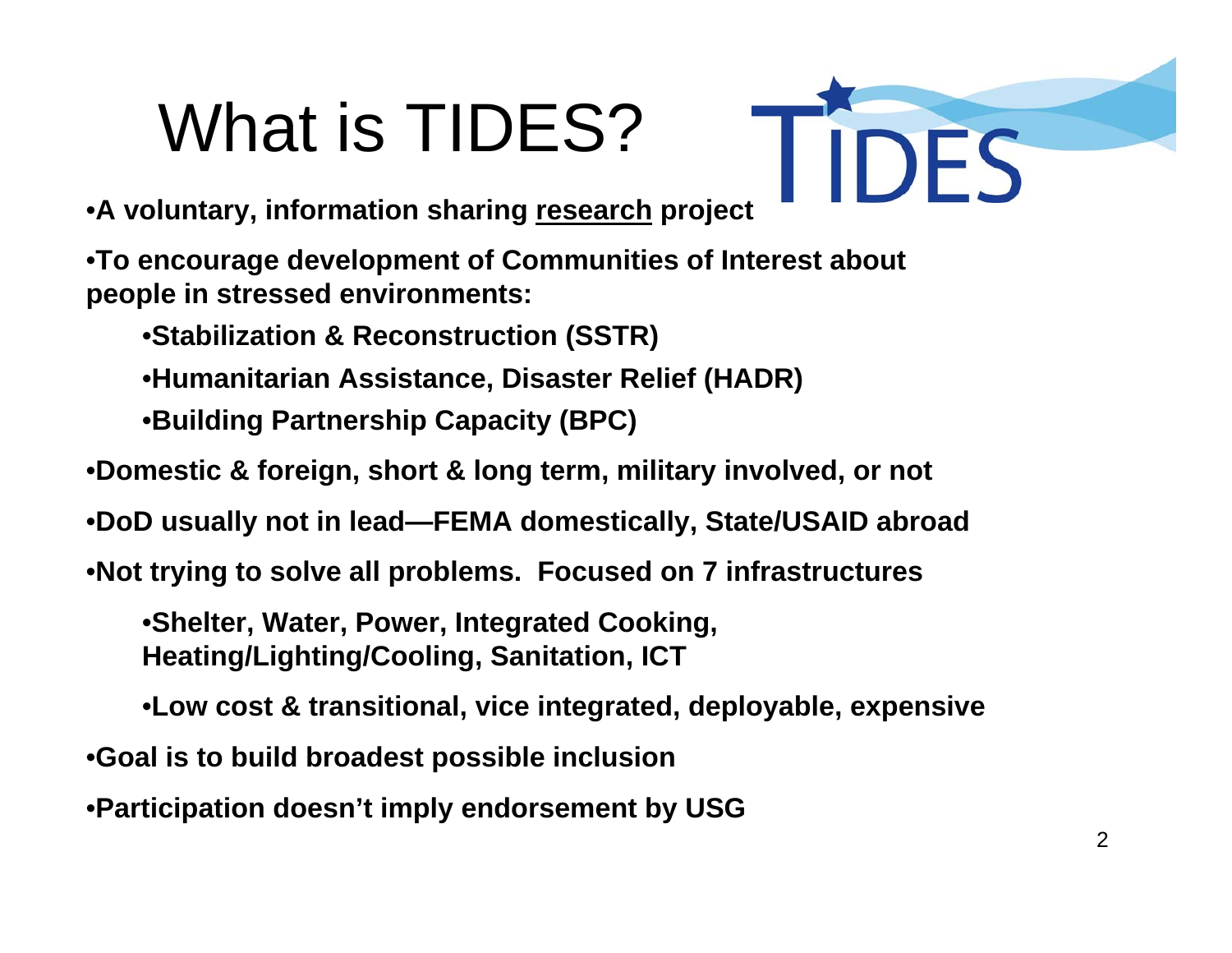## Projects to Date



- • Demos
	- National Defense University (NDU) (Oct 5-19)
	- Pentagon center court (Nov 19-20)
	- Camp in western Virginia for long-term exposure testing
- Over 600 visitors:
	- GEN Ward (AFRICOM), John Grimes (ASD/NII), Ryan Henry (PDUSDP), DoD and DHS leaders, CoCom reps, AMCROSS, Thomas Jefferson HS, many others
- Follow-on support to SOCAL fires & Bangladesh relief
- •Now examining low-cost shelters for FEMA
- • Less than \$20K govt funds, over \$800K private sector engagement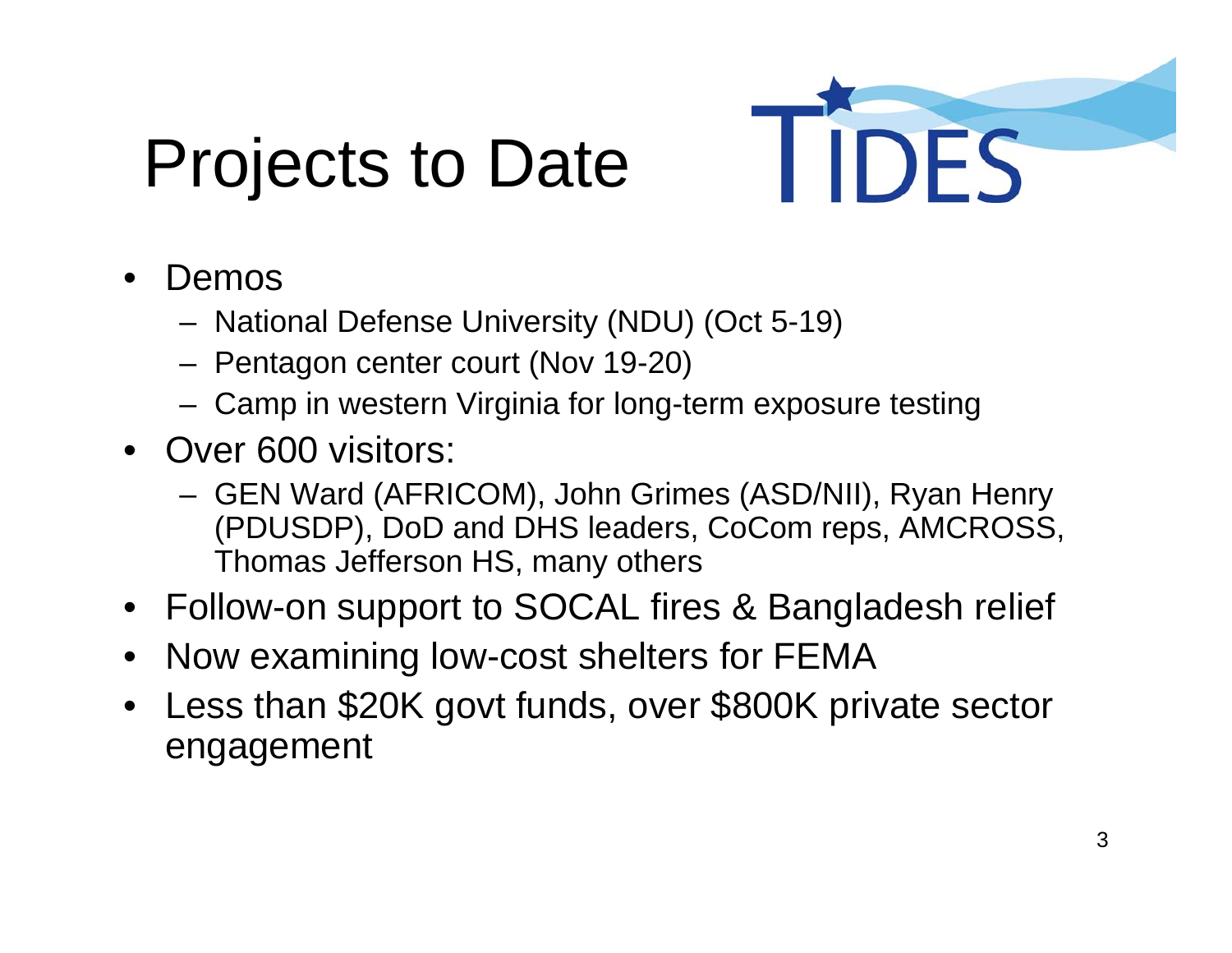### **Activities**



- Began with empty field
- Set up commercial ICT nets, not on power grid –Knowledge on demand for capacity building
- Assembled different low-cost shelters
- Integrated cooking, water pasteurization, heating
- Explored energy models
	- –Solar charging of AA batteries
	- –High density power for SSTR in cities
- Showed high efficiency lighting and cooling
- Prototyped lightweight biometrics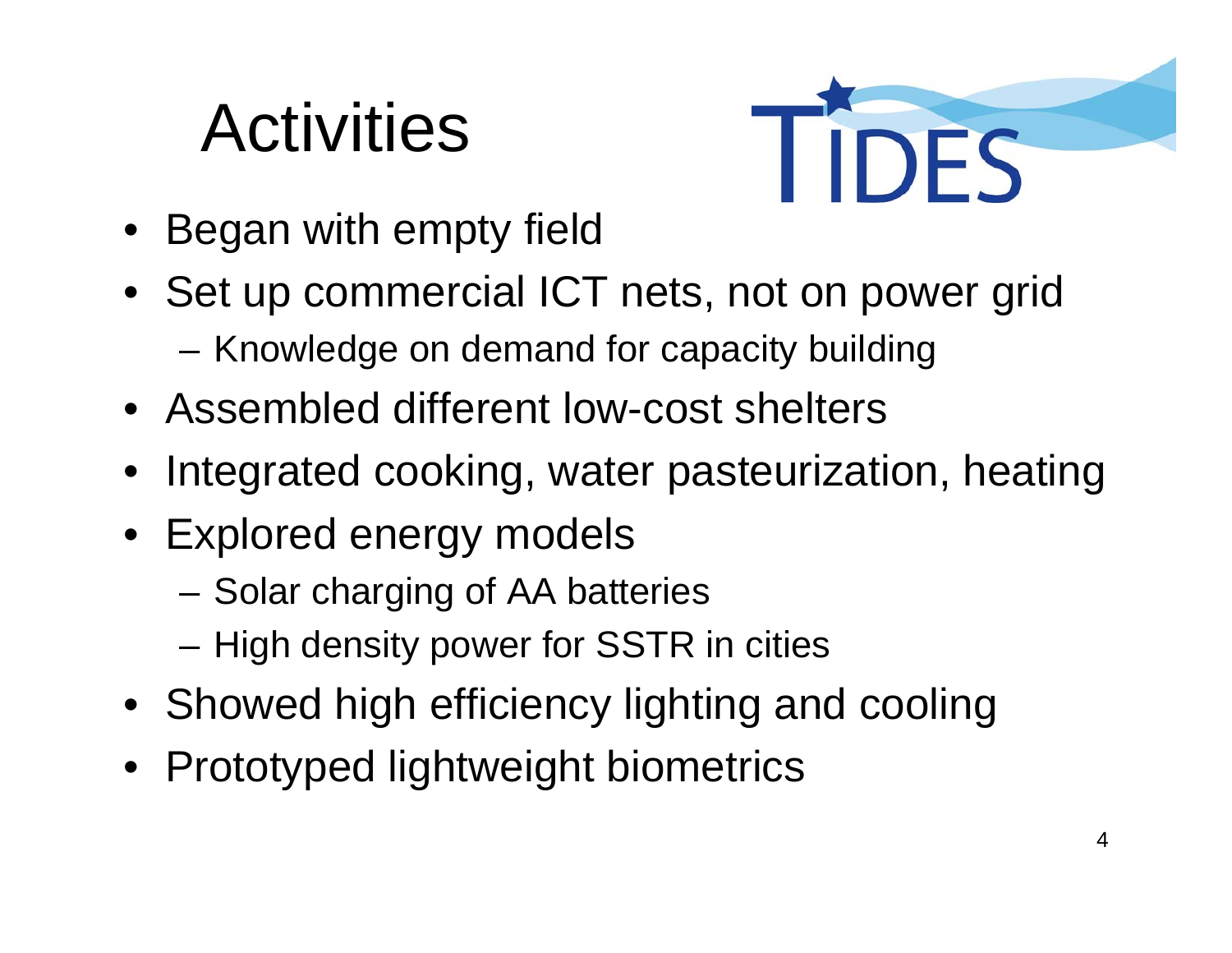### **Shelters**









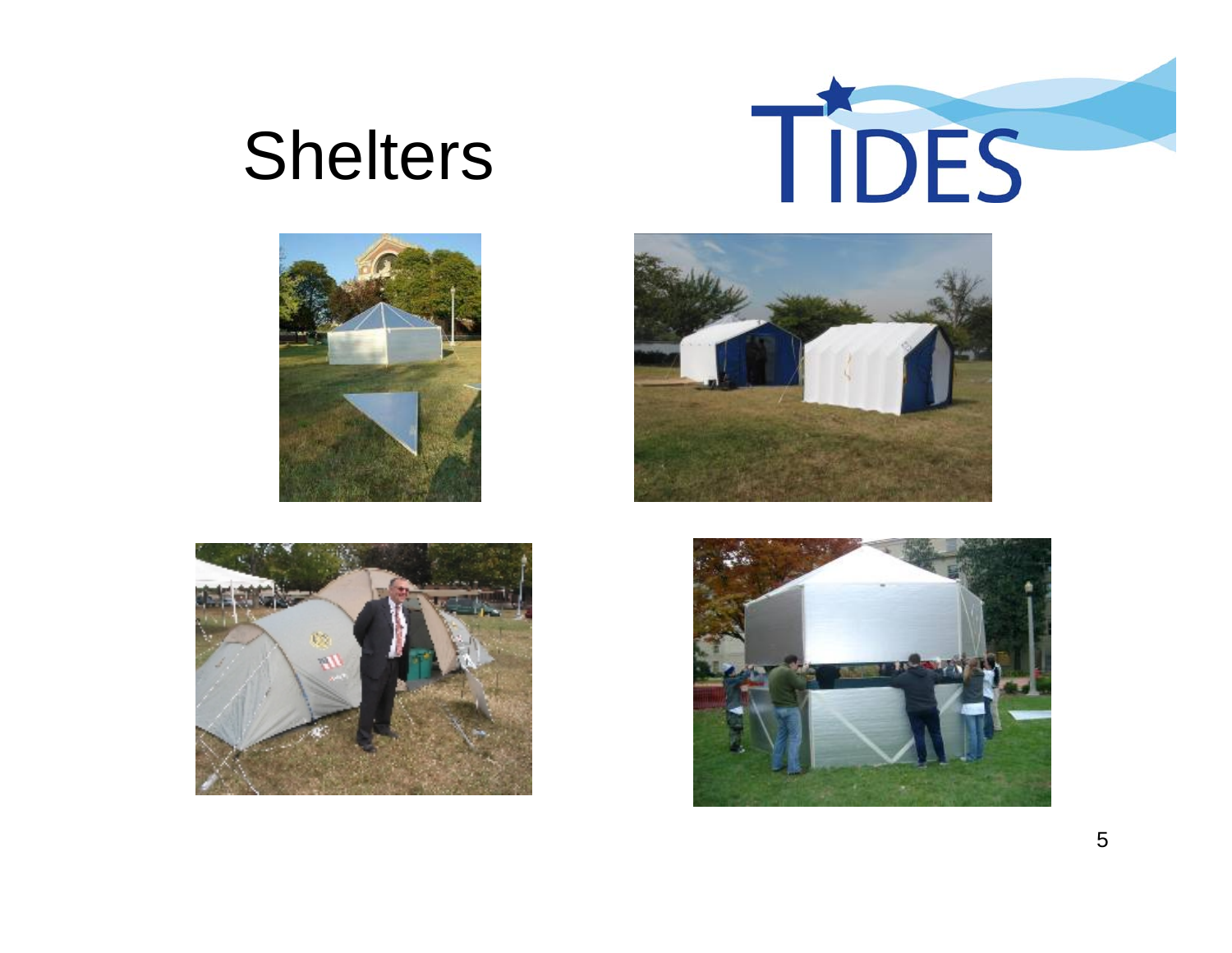#### Integrated Cooking, Water Pasteurization, **Heating**









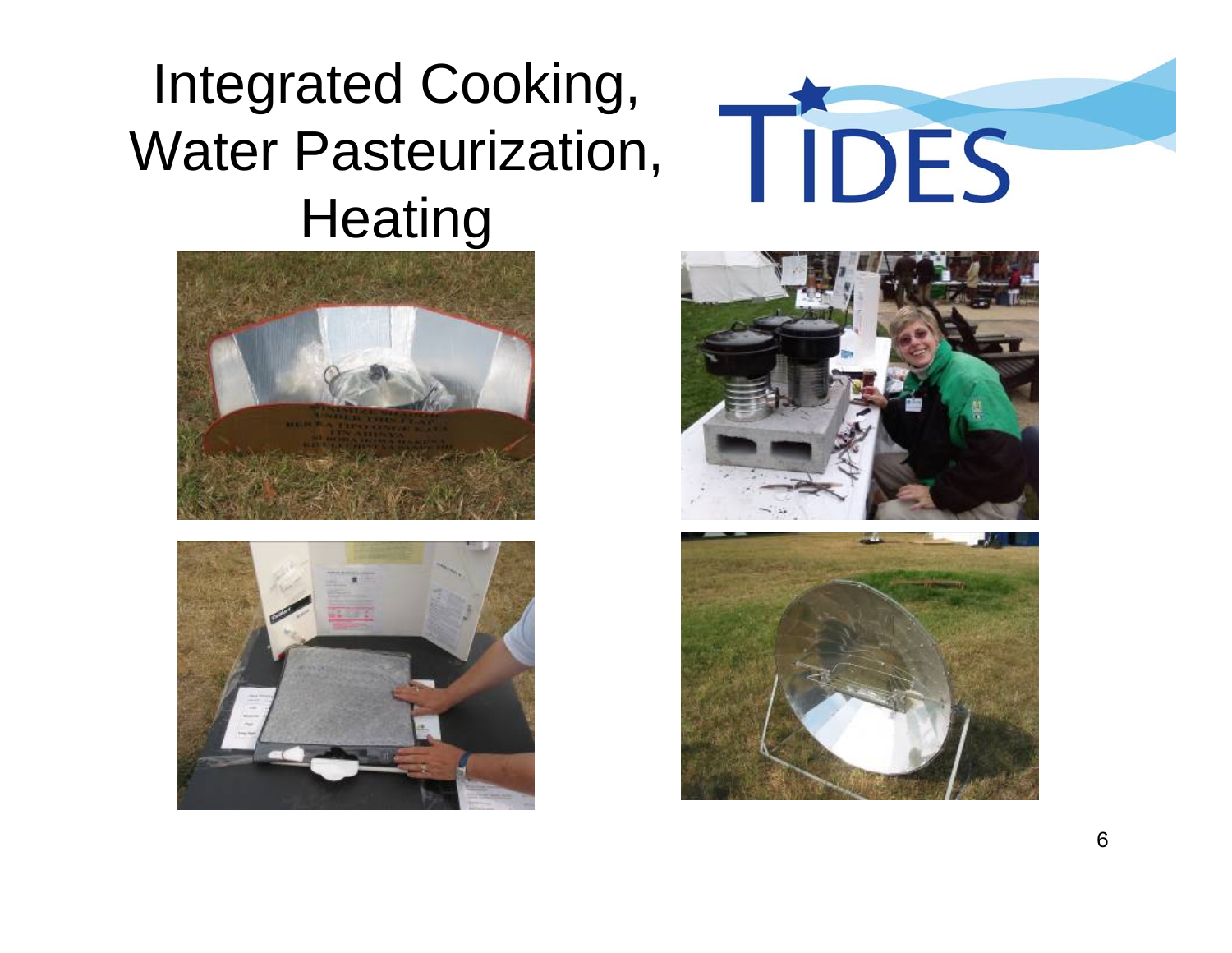# Energy, ICT









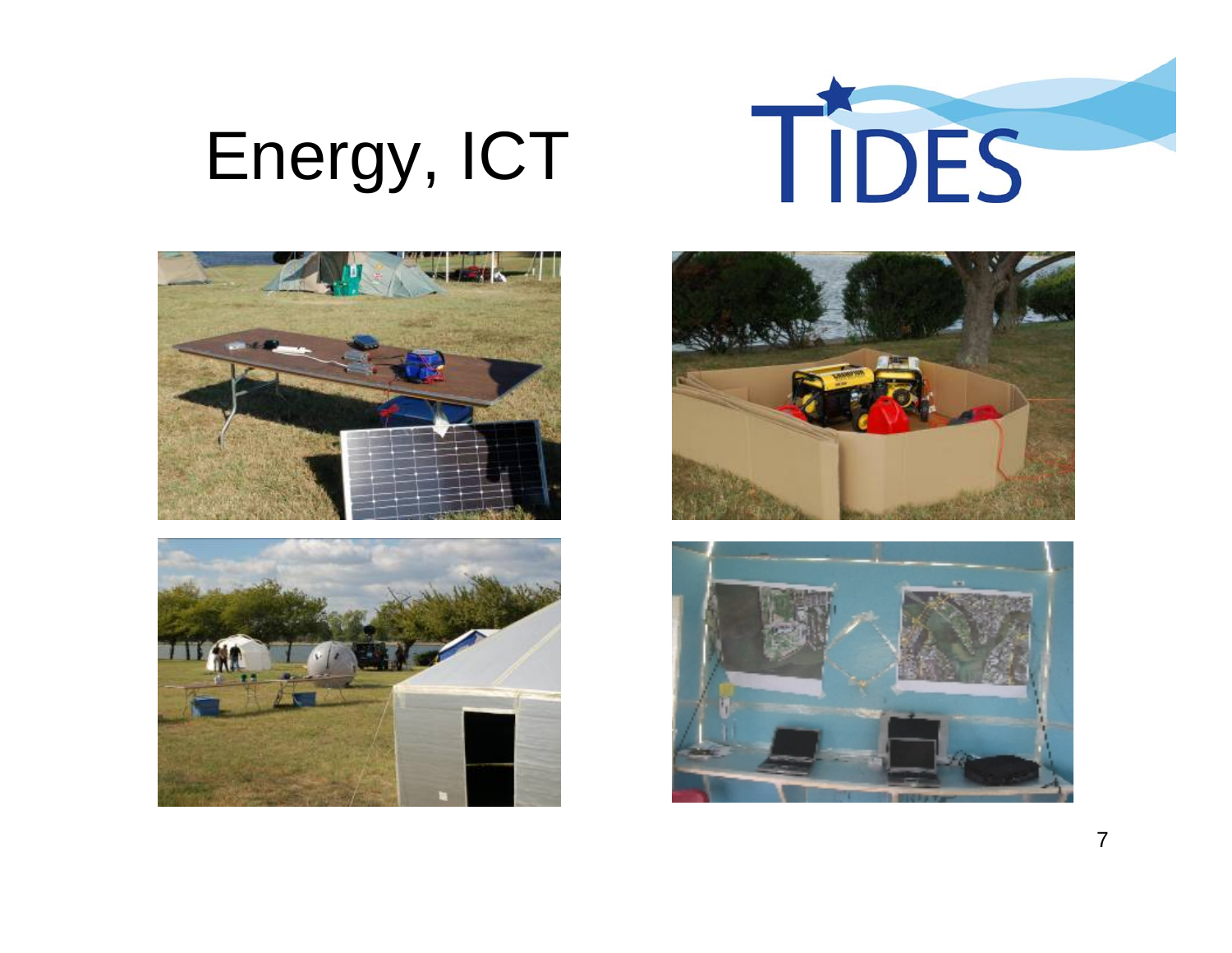## 3 Key Lessons



- Problems of stressed populations need to be addressed through broad coalitions
	- –No one has all answers or responsibilities
	- –UNCLAS info sharing is key
- Comms, lift and power
	- and the state of the SA, and comms to share it, are **critical enablers of all else that happens**
	- **Links of the Common** Need to be in place quickly, independent of the grid
- Cross-infrastructure, "whole systems" thinking is essential
	- and the state of the Integrated cooking, water pasteurization, heating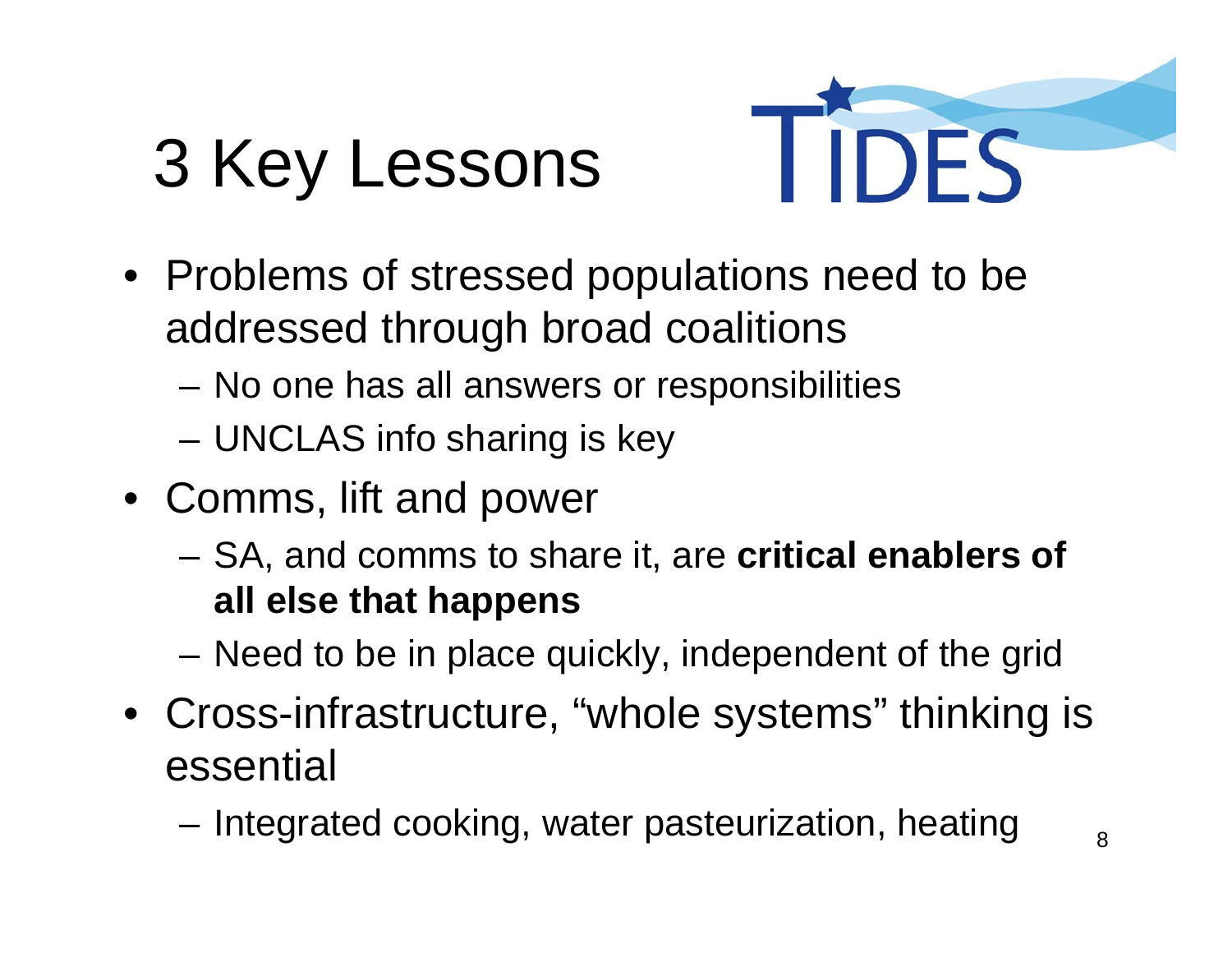# Accomplishments

- 
- UNCLAS info sharing with civ-mil mission partners
	- and the state of the Improved bandwidth use
	- Refined collaboration tools
	- –Better imagery support
- Better info visibility thru metadata tagging
- Over 80% reduction in fuel use
- •Better operating procedures documented
- Better understanding of power needs
- Low cost ID and credentialing
- Educational opportunities
- Supported real world contingencies